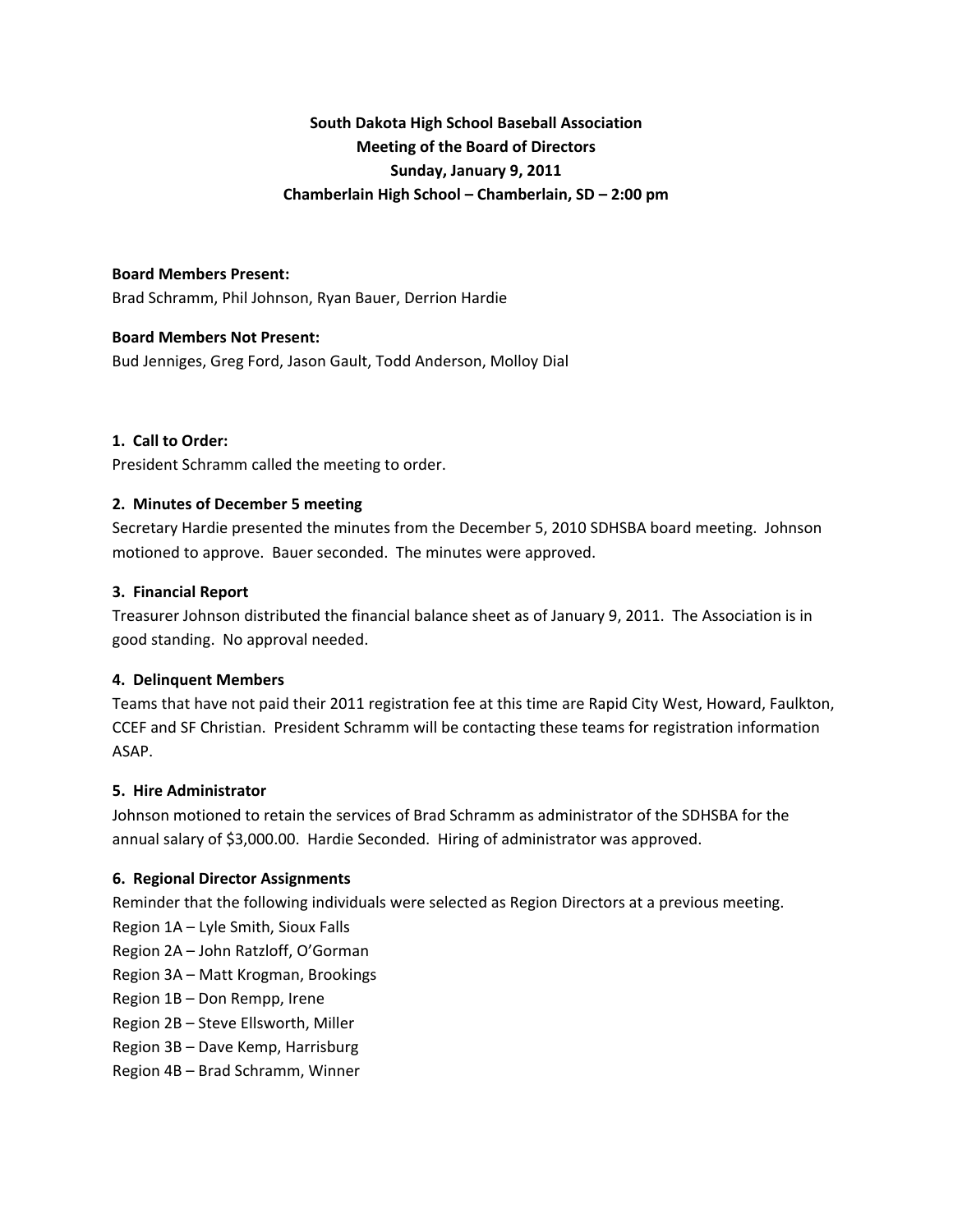# **7. Region Assignments**

- \* Class A
- ‐ 2011 regional assignments will remain as they were in 2010. No approval needed.
- \* Class B
- ‐ Motion by Johnson to allow Dell Rapids Public and St. Mary to coop with Baltic. Bauer seconded. Coop approved.
- ‐ Motion by Bauer to approve Clark's 2011 application to the SDHSBA. Hardie seconded. Application approved.
- ‐ Motion by Johnson to move Lennox from Region 3 to Region 1. Bauer seconded. Lennox's move approved.

# **8. Regional and State Tournament Umpire Assignments**

Selections will continue to be based upon umpire evaluations by the coaches. Evaluations can be done on the SDHSBA website at [www.sdhighschoolbaseball.org](http://www.sdhighschoolbaseball.org/) and the Board encourages coaches to utilize this convenient tool to get the best umpires for post‐season play.

## **9. Bat Survey**

Jim Johnston from Harve's Sports in Mitchell, SD shared information about the new bat restrictions. Jim informed the Board that starting in 2011, the National Federation of State High School Associations (NFHS) and Legion baseball **ARE NOT** allowing the use of 100% BESR composite bats. However, half and half bats will be allowed by the NFHS and Legion in 2011. Half and half bats consist of a handle that is composite and a barrel that is alloy/metal. The SDHSBA follows NFHS rules; therefore, South Dakota high school baseball teams will follow the new bat restrictions described above in 2011.

Jim also shared that starting **in 2012, only** BBCOR or wood will be allowed by the NFHS and Legion. Research has shown that BBCOR and wood bats are equals. Wood bats will consist of 3 choices: true wood (maple or ash), composite wood and Bamboo. Jim explained that maple and ash bats have no warranty, but composite and bamboo bats have a 90 day warranty.

The SDHSBA will be conducting a membership survey via e‐mail about the use of BBCOR and wood bats in 2012. Please be watching your e‐mail for this survey.

## **10. State Tournament Bids Reminder**

At this time, only 1 Class A bid has been received. Bids for the Class A and B State Tournaments must be received by the SDHSBA by February 1, 2011 and be addressed to:

Tournament Selection Committee % SDHSBA PO Box 624 Winner, SD 57580

Please see the Administrative Manual for the criteria for hosting a State Tournament.